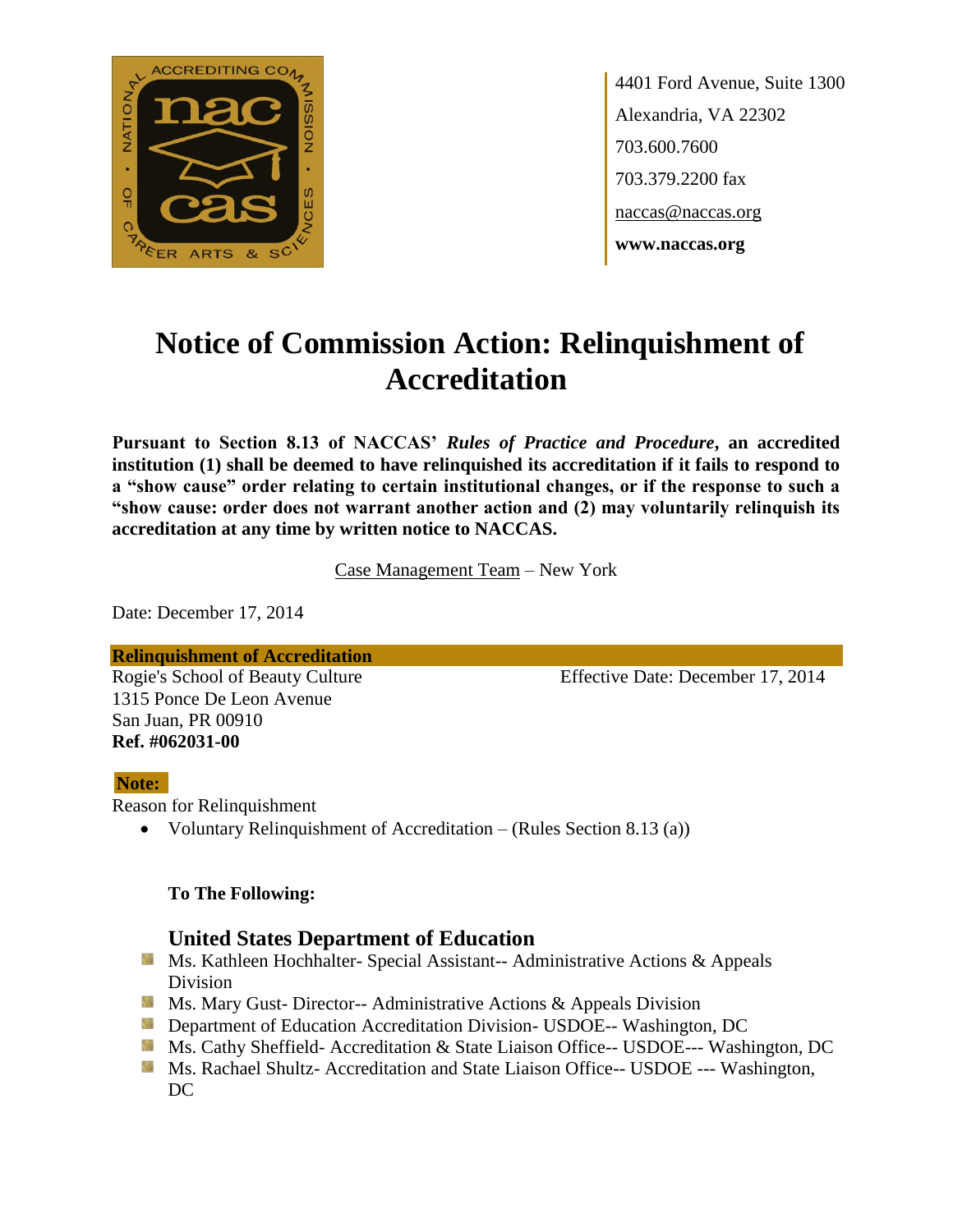- **MS. Lauren Pope- Administrative Actions and Appeals Services Group-- Washington,** DC
- Ms. Patrice Fleming-Team Leader-- School Participation Team--- Boston/New York
- Ms. Betty Coughlin- Area Case Director-- School Participation Team--- Boston/New York
- Ms. Tracy Nave- Team Leader-- School Participation Team--- Boston/New York
- Mr. Christopher Curry- Team Leader-- School Participation Team--- Boston/New York

## **Accreditors**

- Mr. Bill Larkin- Executive Director-- ACCET
- Mr. Michale McComis, Ed.D.- Executive Director-- ACCSC
- Mr. Albert Gray, Ph.D.- Executive Director-- ACICS
- **Dr.** Gary Puckett- Executive Director-- COE

## **State Authorities**

Mr. Juan Bigio Ramos, Ph.D.- PR General Council of Education-- San Juan, PR

### **Other**

- **Ms. Tammy Burkhart- Educause**
- Ms. Lisa Schiavo- Accredited Schools List Help Desk-- Westat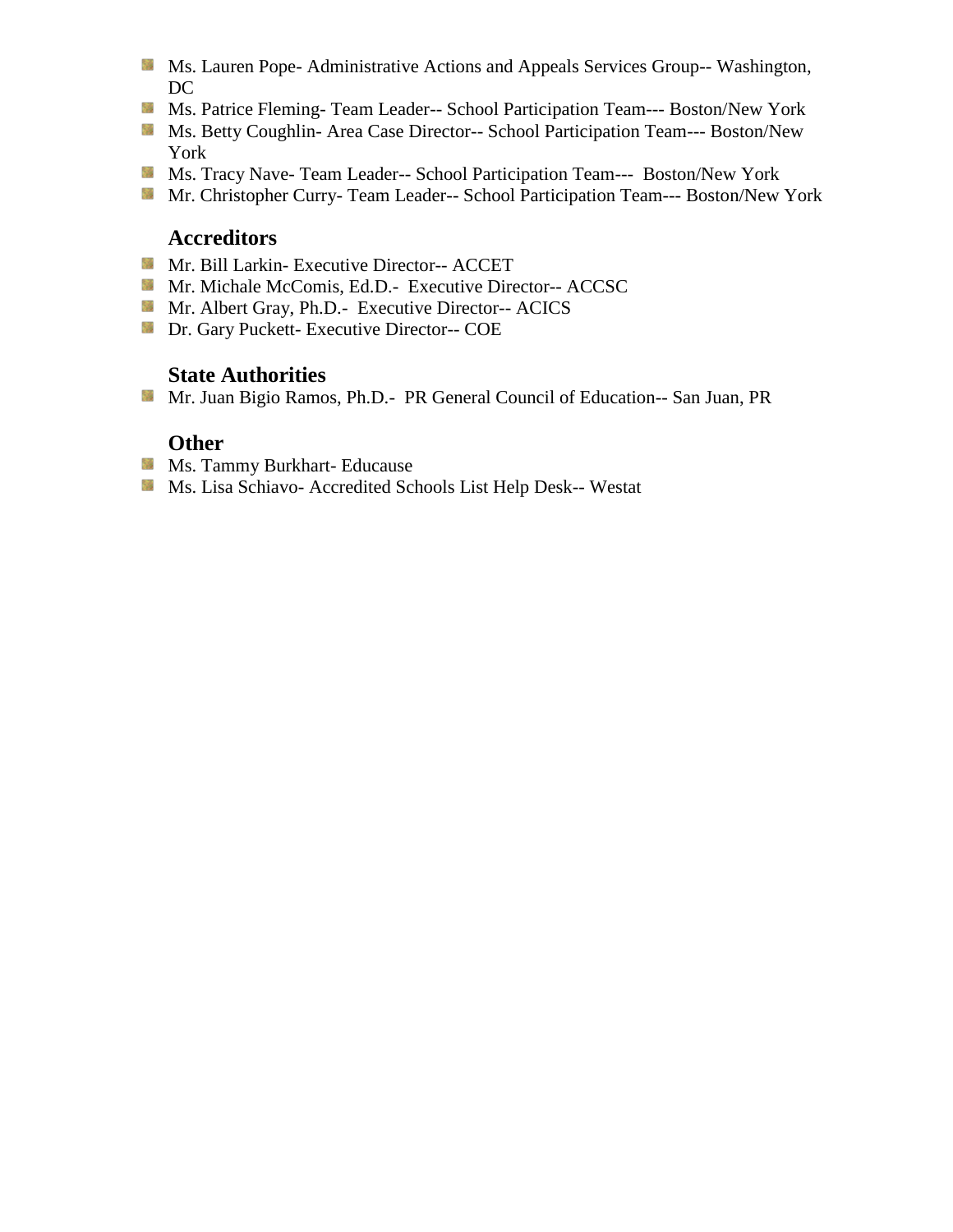

4401 Ford Avenue, Suite 1300 Alexandria, VA 22302 703.600.7600 703.379.2200 fax naccas@naccas.org **www.naccas.org**

## **"At the Same Time" Notice of Commission Action: Withdrawal of Accreditation**

Case Management Team – Atlanta

Date: December 17, 2014

#### **School Placed on Withdrawal**

511 Telfair Street Dublin, GA 31021 **Ref. #020032-00**

The Hair Academy, Inc. Effective Date: December 17, 2014

### **Note:**

Reason for Withdrawal of Accreditation (All Appeal Rights Exhausted)

Failure to Pay Fees – *NACCAS Rules of Practice &Procedure Section 1.5(b)*

**To The Following:**

### **United States Department of Education**

- Ms. Kathleen Hochhalter- Special Assistant-- Administrative Actions & Appeals Division
- **MS. Mary Gust- Director-- Administrative Actions & Appeals Division**
- **Department of Education Accreditation Division- USDOE-- Washington, DC**
- Ms. Cathy Sheffield- Accreditation & State Liaison Office-- USDOE--- Washington, DC
- **Ms. Rachael Shultz- Accreditation and State Liaison Office-- USDOE --- Washington,** DC
- **MS. Lauren Pope- Administrative Actions and Appeals Services Group-- Washington,** DC
- Mr. Christopher Miller- Team Leader-- School Participation Team--- Atlanta

## **Accreditors**

**Mr. Bill Larkin- Executive Director-- ACCET**